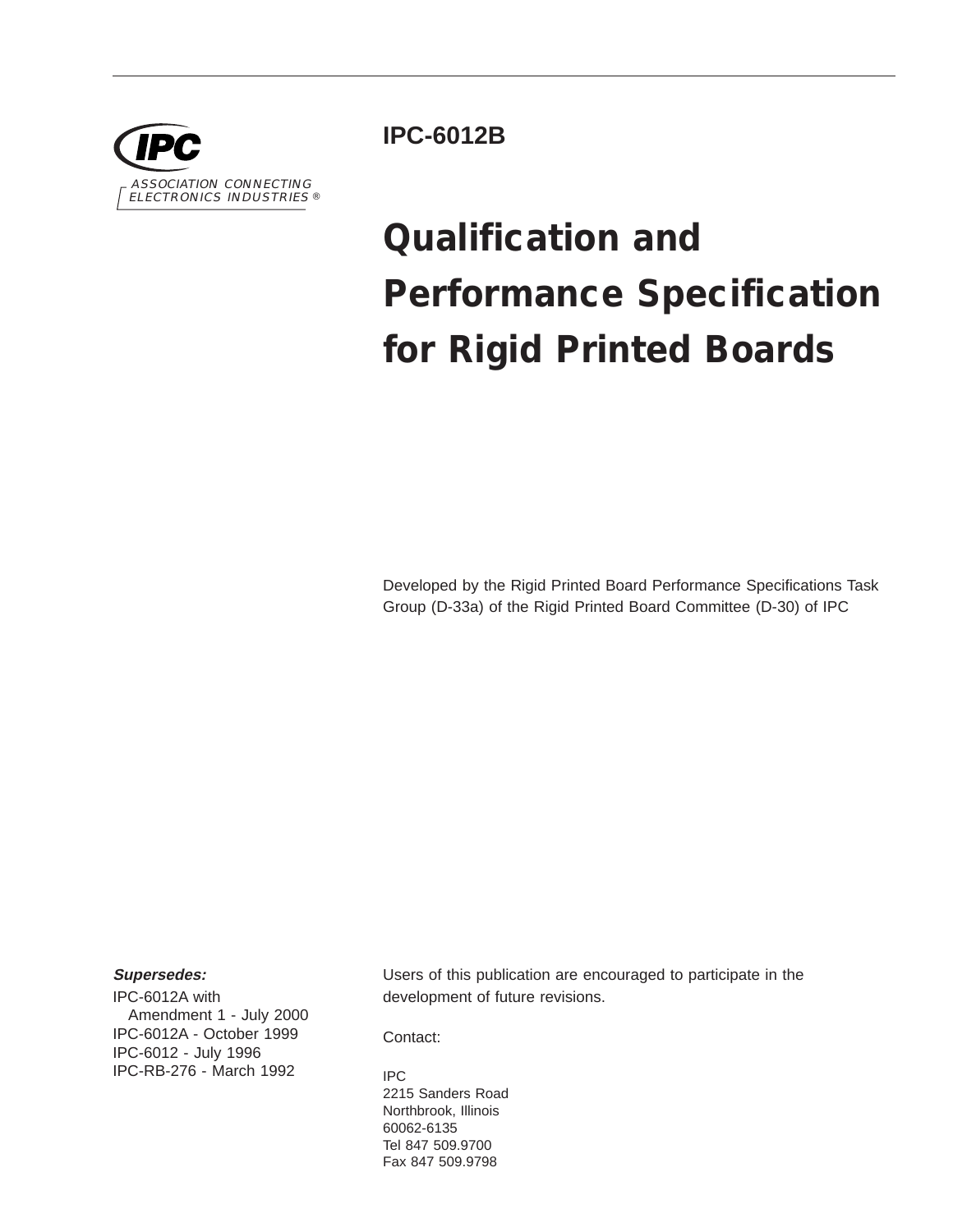# **Table of Contents**

| 1      |                                               |  |
|--------|-----------------------------------------------|--|
| 1.1    |                                               |  |
| 1.2    |                                               |  |
| 1.3    | Performance Classification and Type  1        |  |
| 1.3.1  |                                               |  |
| 1.3.2  |                                               |  |
| 1.3.3  |                                               |  |
| 1.3.4  | Material, Plating Process and Final Finish  1 |  |
| 1.4    |                                               |  |
| 1.5    |                                               |  |
| 1.6    |                                               |  |
| 2      |                                               |  |
| 2.1    |                                               |  |
| 2.2    |                                               |  |
| 2.3    |                                               |  |
| 2.4    |                                               |  |
| 2.4.1  | American Society for Testing and Materials  4 |  |
| 2.4.2  |                                               |  |
| 2.4.3  | <b>National Electrical Manufacturers</b>      |  |
| 2.4.4  | American Society for Quality  4               |  |
| 2.4.5  |                                               |  |
| 2.4.6  | American Society of Mechanical Engineers  4   |  |
| 3      |                                               |  |
| 3.1    |                                               |  |
| 3.2    | Materials Used in this Specification  4       |  |
| 3.2.1  | Laminates and Bonding Material for            |  |
| 3.2.2  |                                               |  |
| 3.2.3  |                                               |  |
| 3.2.4  |                                               |  |
| 3.2.5  |                                               |  |
| 3.2.6  |                                               |  |
| 3.2.7  | Organic Solderability Preservative (OSP)  5   |  |
| 3.2.8  |                                               |  |
| 3.2.9  |                                               |  |
| 3.2.10 |                                               |  |
| 3.2.11 |                                               |  |
| 3.2.12 |                                               |  |
| 3.2.13 |                                               |  |
| 3.2.14 |                                               |  |
| 3.3    |                                               |  |
| 3.3.1  |                                               |  |
|        |                                               |  |

| 3.3.2  |                                                                                            |  |
|--------|--------------------------------------------------------------------------------------------|--|
| 3.3.3  | Plating and Coating Voids in the Hole  8                                                   |  |
| 3.3.4  |                                                                                            |  |
| 3.3.5  |                                                                                            |  |
| 3.3.6  |                                                                                            |  |
| 3.3.7  |                                                                                            |  |
| 3.3.8  | Edge Board Contact, Junction of Gold Plate                                                 |  |
| 3.3.9  |                                                                                            |  |
| 3.4    | Board Dimensional Requirements  8                                                          |  |
| 3.4.1  | Hole Size, Hole Pattern Accuracy and                                                       |  |
| 3.4.2  | Annular Ring and Breakout (External)  10                                                   |  |
| 3.4.3  |                                                                                            |  |
| 3.5    |                                                                                            |  |
| 3.5.1  | Conductor Width and Thickness  10                                                          |  |
| 3.5.2  |                                                                                            |  |
| 3.5.3  |                                                                                            |  |
| 3.5.4  |                                                                                            |  |
| 3.6    |                                                                                            |  |
| 3.6.1  |                                                                                            |  |
| 3.6.2  | Requirements for Microsectioned Coupons                                                    |  |
| 3.7    | Solder Resist (Solder Mask) Requirements  19                                               |  |
| 3.7.1  |                                                                                            |  |
| 3.7.2  | Solder Resist Cure and Adhesion  20                                                        |  |
| 3.7.3  |                                                                                            |  |
| 3.8    |                                                                                            |  |
| 3.8.1  |                                                                                            |  |
| 3.8.2  | Electrical Continuity and Insulation                                                       |  |
| 3.8.3  | Circuit/Plated-Through Shorts to Metal                                                     |  |
| 3.8.4  | Moisture and Insulation Resistance (MIR)  20                                               |  |
| 3.9    |                                                                                            |  |
| 3.9.1  | <b>Cleanliness Prior to Solder Resist</b>                                                  |  |
| 3.9.2  | Cleanliness After Solder Resist, Solder, or<br>Alternative Surface Coating Application  21 |  |
| 3.9.3  | Cleanliness of Inner Layers After Oxide                                                    |  |
| 3.10   |                                                                                            |  |
| 3.10.1 |                                                                                            |  |
| 3.10.2 |                                                                                            |  |
| 3.10.3 |                                                                                            |  |
|        |                                                                                            |  |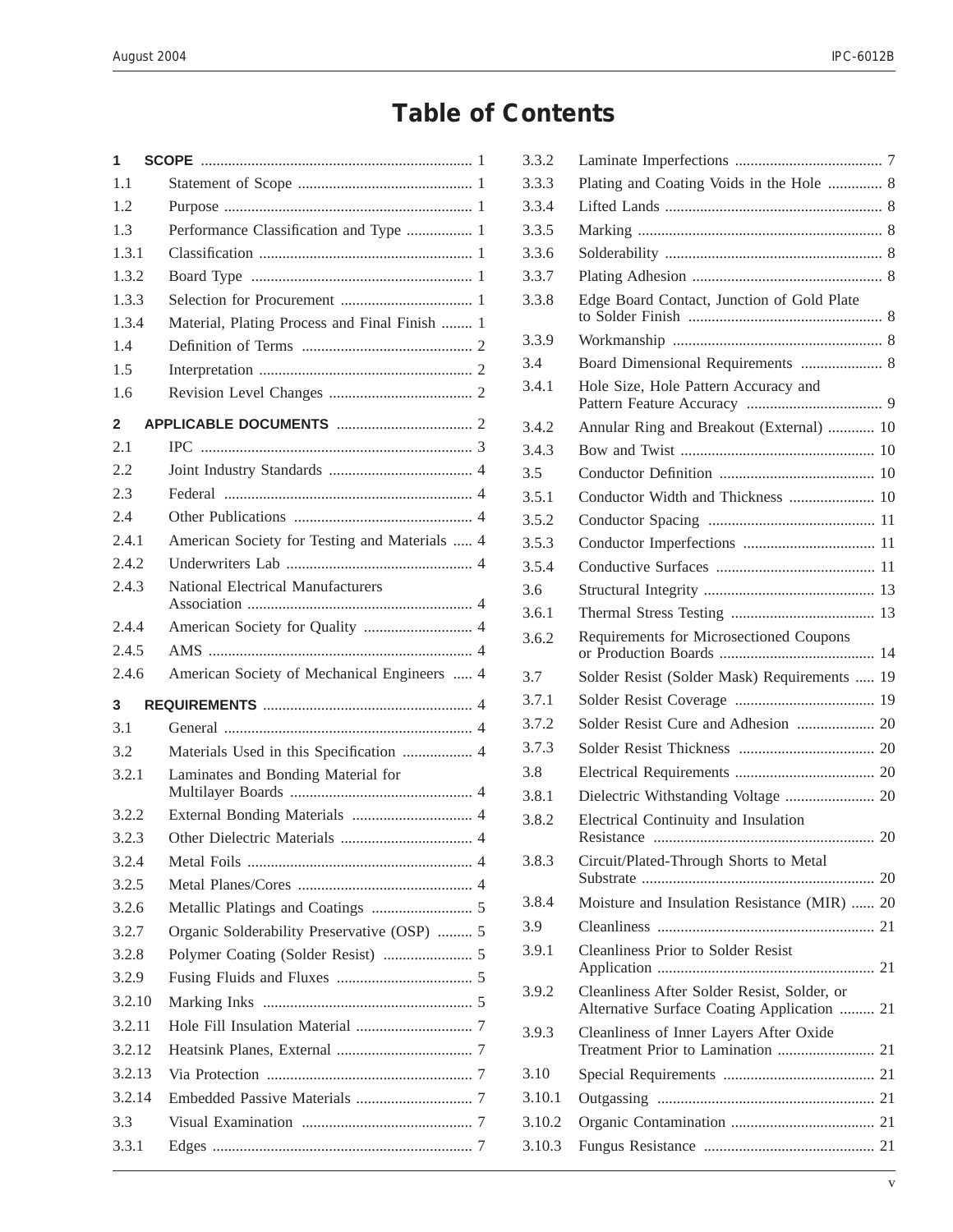| 3.10.4                                           |                                                 |  |
|--------------------------------------------------|-------------------------------------------------|--|
| 3.10.5                                           |                                                 |  |
| 3.10.6                                           |                                                 |  |
| 3.10.7                                           | Coefficient of Thermal Expansion (CTE)  22      |  |
| 3.10.8                                           |                                                 |  |
| 3.10.9                                           | Surface Insulation Resistance (As Received)  22 |  |
| 3.10.10                                          | Metal Core (Horizontal Microsection)  22        |  |
| 3.10.11                                          |                                                 |  |
| 3.10.12                                          | Bond Strength, Unsupported Component            |  |
| 3.11                                             |                                                 |  |
| 3.11.1                                           |                                                 |  |
| 3.12                                             |                                                 |  |
| <b>QUALITY ASSURANCE PROVISIONS  22</b><br>4     |                                                 |  |
| 4.1                                              |                                                 |  |
| 4.1.1                                            |                                                 |  |
| 4.1.2                                            |                                                 |  |
| 4.2                                              |                                                 |  |
| 4.2.1                                            | C=0 Zero Acceptance Number Sampling             |  |
| 4.2.2                                            |                                                 |  |
| 4.3                                              |                                                 |  |
| 4.3.1                                            |                                                 |  |
| 5                                                |                                                 |  |
| 5.1                                              |                                                 |  |
| 5.2                                              |                                                 |  |
| <b>IPC-6012B Performance Specification Sheet</b> |                                                 |  |
| <b>APPENDIX A</b>                                |                                                 |  |

## **Figures**

| Figure 3-1 | Annular Ring Measurement (External)  10 |  |
|------------|-----------------------------------------|--|
| Figure 3-2 |                                         |  |

| Figure 3-3  | Conductor Width Reduction  11                                                       |
|-------------|-------------------------------------------------------------------------------------|
| Figure 3-4  |                                                                                     |
| Figure 3-5  |                                                                                     |
| Figure 3-6  | Rectangular Surface Mount Lands  12                                                 |
| Figure 3-7  |                                                                                     |
| Figure 3-8  | <b>Typical Microsection Evaluation Specimen</b><br>(Three Plated-Through Holes)  15 |
| Figure 3-9  |                                                                                     |
| Figure 3-10 | Annular Ring Measurement (Internal)  16                                             |
| Figure 3-11 | Microsection Rotations for Breakout                                                 |
| Figure 3-12 | Comparison of Microsection Rotations  16                                            |
| Figure 3-13 | Metal Core to Plated-Through Hole                                                   |
| Figure 3-14 | Measurement of Minimum Dielectric                                                   |
|             |                                                                                     |

### **Tables**

| Table 1-1         |                                                 |
|-------------------|-------------------------------------------------|
| Table 1-2         |                                                 |
| Table 3-1         | Internal or External Metal Planes  5            |
| Table 3-2         | Final Finish, Surface Plating Coating           |
| Table 3-3         | Plating and Coating Voids Visual Examination  9 |
| Table 3-4         |                                                 |
| Table 3-5         |                                                 |
| Table 3-6         | Plated Hole Integrity After Stress  17          |
| Table 3-7         | Internal Layer Foil Thickness after             |
| Table 3-8         | External Conductor Thickness after Plating  18  |
| Table 3-9         |                                                 |
| <b>Table 3-10</b> | Dielectric Withstanding Voltages  20            |
| Table 3-11        |                                                 |
| Table 4-1         | Qualification Test Coupons  24                  |
| Table 4-2         | C=0 Sampling Plan (Sample Size for              |
| Table 4-3         | Acceptance Testing and Frequency  25            |
| Table 4-4         | Quality Conformance Testing  28                 |